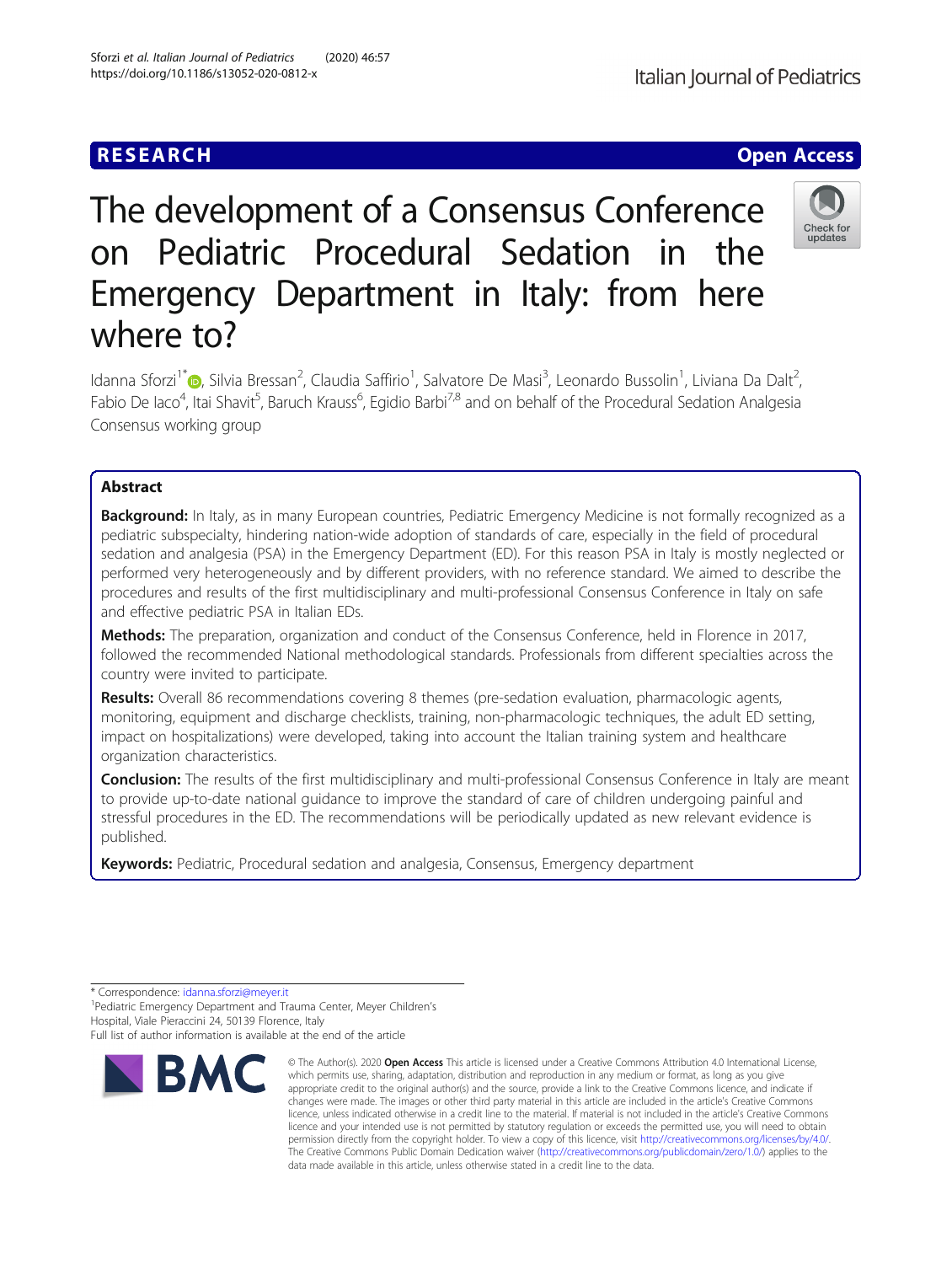#### Introduction

Children presenting to the emergency department (ED) often need painful, uncomfortable or stressful procedures or painless imaging that require immobility as part of their diagnostic workup or treatment [[1](#page-7-0)–[5\]](#page-8-0). Cooperation of children may be variable and is related to the level of painful stimulus, as well as to their developmental and anxiety level [[6,](#page-8-0) [7](#page-8-0)]. Relief of procedural pain and anxiety in children is an ethical imperative given the short and long-term physical, physiological and psychological effects if left untreated [[8](#page-8-0)]. To ensure successful completion of diagnostic and therapeutic procedures, while avoiding distress, procedural sedation and analgesia (PSA) is often required in the ED [[9](#page-8-0)]. As such, PSA has long been standard practice to facilitate procedures for children in the ED in many countries [\[4](#page-8-0), [10](#page-8-0)–[16](#page-8-0)].

Ability to provide PSA in the ED allows for faster completion of procedures, less distressful transitions of the patients between different hospital teams, shorter hospital stay, a better use of resources and overall cost savings [[17,](#page-8-0) [18\]](#page-8-0).

Expertise in PSA is a core competency in Emergency Medicine (EM) and Pediatric Emergency Medicine (PEM) training programs in countries where these specialties are formally recognized, such as in the United States, Canada, Australia, the United Kingdom [[19](#page-8-0)–[24](#page-8-0)] and more recently in other European countries (e.g. Switzerland) [\[20](#page-8-0)]. EM and PEM-trained physicians have specific skill sets to manage the airways and ventilation that are necessary to provide patient rescue and are fully qualified to administer/provide all levels of analgesia/ sedation [[4,](#page-8-0) [5,](#page-8-0) [9,](#page-8-0) [16,](#page-8-0) [25\]](#page-8-0). Traditionally, pediatric PSA has been provided in many centers by anesthesiologists due to their specialist skills. However, the operating room may not be easily accessible in a timely fashion from the ED, Anesthesia cover is variable from center to center, their pediatric skill set may also be variable and their involvement to provide PSA for ED patients may not always be an appropriate use of resources considering the competing tasks they are allocated to in the hospital [\[26](#page-8-0)–[28](#page-8-0)].

In Italy, EM has been formally recognized as a specialty since 2009 [[29](#page-8-0)], when the first residency program started. EDs had been staffed by different professionals (e.g. internal medicine specialists, surgeons, anesthesiologists) until EM trained physicians first graduated. PEM is not yet a formally recognized sub-specialty in Italy. Despite this, PEM is practiced in some tertiary care pediatric centers in the country, with some variability in ED organization models.

With respect to training, PSA is not formally included in the Italian EM curriculum. In addition, despite the fact that a substantial proportion of children are seen in community EDs staffed by emergency physicians [\[30](#page-8-0)], their training in pediatrics is very limited. As for PEM, training in the pediatric ED is a mandatory requirement to be certified as a specialist in Pediatrics. However, there are only general principles guiding the training of pediatricians interested in becoming PEM physicians and no specific recommendations on training requirements exist to acquire the necessary PSA skill set [\[31](#page-8-0)]. This lack of national standards [[32\]](#page-8-0) and curriculum leads to heterogeneous, sub-optimal non-standard provision of PSA for children in Italian EDs [\[33](#page-8-0)].

To fill this gap in Italy, we set out to develop a national consensus on PSA in the ED setting, with the aim of improving the standard of care of children undergoing procedures in the ED and to support the development of hospital policies based on national documents.

#### Material and methods

In June 2016, the idea of holding a consensus conference (CC) on ED-PSA in children was conceived and subsequently planned, according to the recommended national methodological standards issued by the Italian Ministry of Health [[34\]](#page-8-0).

The CC organizers (I.S. and representatives of the Meyer Children's Hospital) nominated the Technical Scientific Committee (TSC). The TSC included methodology and literature search experts from the Meyer Children's Hospital's Clinical Trial Office (Including S.DM), as well as six pediatric emergency physicians, from different Italian pediatric centers, with expertise in pediatric sedation and analgesia in the emergency department and training in the synthesis and appraisal of scientific papers (including I.S., S.B., C.S.) for the review of relevant articles.

The CC organizers, together with the Technical Scientific Committee (TSC), drew up clinical questions that covered eight main themes, based on both the most recent NICE guidelines "Sedation in children and young people" [\[4](#page-8-0), [5](#page-8-0)] (five questions) and on specific needs related to the Italian setting (three questions) (Table [1](#page-2-0)).

According to the reference methodological standards, the CC organizers and the TSC also selected the "Expert Panel" (EP), including expert professionals with the role of presenters of the evidence for each clinical question, and discussants to favor the discussion and debate at the CC. The EP was composed of professionals with a recognized expertise in the field (hinged on their established expertise as sedation researchers, educators and clinical leaders) coming from all over the Country to reflect its practice and geographic diversity. To ensure a multidisciplinary and multi-professional representativeness of the EP, professionals were invited from the fields of Adult and Pediatric Anesthesiology, Intensive Care, Emergency Medicine, Pediatric Emergency Medicine, Pediatrics, Nursing, and Psychology.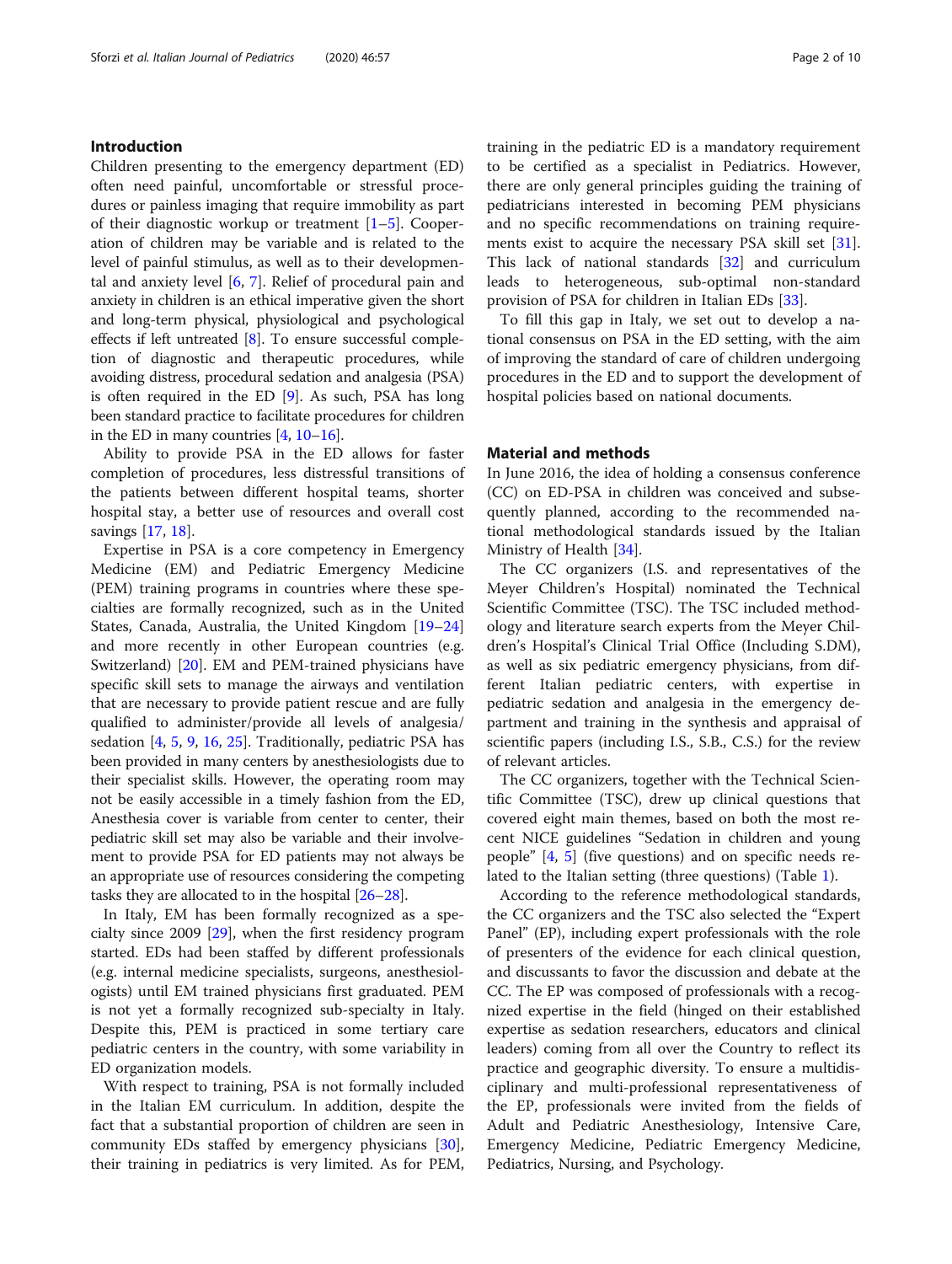#### <span id="page-2-0"></span>Table 1 Clinical themes and questions

 $O<sub>1</sub>$ 

P for children and young people under the age of 18 undergoing diagnostic and therapeutic procedures under procedural sedation and analgesia (PSA) in the Emergency Department (ED) provided by non-anesthetists

I what are the factors that determine

 $\subset$ 

O eligibility to receive PSA?

and what is the role of fasting with respect to eligibility for PSA in the ED?

• Which factors should be assessed to justify the use of PSA. rather than no sedation or general anesthesia?

• What validated tools should be used to support assessment?

• Who should make the assessment and how should the

assessment be recorded?

• How should the consent for PSA be obtained?

• Should fasting versus no fasting be implemented to prevent adverse outcomes?

#### $\Omega$

P for children and young people under the age of 18 undergoing diagnostic and therapeutic procedures under PSA in the ED provided by non-anesthetists

I is the administration of midazolam/opioids/nitrous oxide/ketamine/ propofol/dexmedetomidine

C compared with usual care/analgesia alone/another sedation drug/psychological technique/general anesthesia O safe and effective?

• Is midazolam (with or without: analgesia, another drug or psychological techniques) effective and safe for sedation (at minimal, moderate, and deep levels) in comparison with usual care, with analgesia alone, with another sedation drug, with psychological techniques or with general anesthesia?

• Are opioids (with or without: analgesia, another drug or psychological techniques) effective and safe for sedation (at minimal, moderate, and deep levels) in comparison with usual care, with analgesia alone, with another sedation drug, with psychological techniques or with general anesthesia?

 $\cdot$  Is 50% nitrous oxide premixed with 50% O<sub>2</sub> (with or without: analgesia, another drug or psychological techniques) effective and safe for sedation (at minimal, moderate, and deep levels) in comparison with usual care, with analgesia alone, with another sedation drug, with psychological techniques or with general anesthesia?

• Is ketamine (with or without: analgesia, another drug or psychological techniques) effective and safe for sedation (at minimal, moderate, and deep levels) in comparison with usual care, with analgesia alone, with another sedation drug, with psychological techniques or with general anesthesia?

• Is propofol (with or without: analgesia, another drug or psychological techniques) effective and safe for sedation (at minimal, moderate, and deep levels) in comparison with usual care, with analgesia alone, with another sedation drug, with psychological techniques or with general anesthesia?

• Is dexmedetomidine (with or without: analgesia, another drug or psychological techniques) effective and safe for sedation (at minimal, moderate, and deep levels) in comparison with usual care, with analgesia alone, with another sedation drug, with psychological techniques or with general anesthesia?

#### Q3

P for children and young people under the age of 18 undergoing diagnostic and therapeutic procedures under PSA in the ED provided by non-anesthetists

I what are the systems and timing of the monitoring and assessment tools for PSA

 $C/$ 

O more appropriate/useful for each type of PSA?

#### Q4

P for children and young people under the age of 18 undergoing

diagnostic and therapeutic procedures under PSA in the ED provided by non-anesthetists

I what are the available/validated checklists

 $\mathcal{C}$  /

O for safe conduct of PSA and safe discharge?

#### Q5

P for non-anesthetists providers of PSA in the ED for children and young people under the age of 18 undergoing diagnostic and therapeutic procedures

I what are the necessary training requirements at an institutional and national level

 $\subset$  /

O to be able to perform safe and effective PSA?

• What generic and specific skills are required for different team members and for different levels of sedation? What training and competences are required?

• Who should train the nurses, doctors and pediatricians of the ED?

#### Q6

P for children and young people under the age of 18 undergoing diagnostic and therapeutic procedures under PSA in the ED provided by non-anesthetists

I what are the effective strategies

 $C/$ 

O for successful implementation of non-pharmacologic techniques? • What standard psychological preparation, coping skills and

strategies should be used? • Can a combination of psychological techniques and sedative drugs help reduce the doses of sedatives?

• What instruments can be used to implement the use of the nonpharmacologic techniques?

#### $O<sub>7</sub>$

P for adult Emergency Medicine doctors providing PSA in the ED for children and young people under the age of 18 undergoing diagnostic and therapeutic procedures

I what (if any) differences in practice should be applied

 $\mathcal{C}$  /

O for safe and effective PSA?

• In which way should PSA provided by adult ED physicians, from pre-assessment to discharge, be distinguished from PSA administered by pediatricians/pediatric emergency physicians and how should the differences be managed?

#### Q8

P for children and young people under the age of 18 undergoing diagnostic and therapeutic procedures in the ED

I is administration of PSA in the ED

C compared to no PSA administration

O effective in optimizing healthcare costs/resource use at a local and a national level and in improving patient experience?

• What impact could the performance of diagnostic and therapeutic procedures under PSA in the ED have on costs (for the patient, for the Institution, for the National Health System)?

Questions on themes 1 to 5 are adapted from the NICE guidelines [[4](#page-8-0)]

In preparation of the CC, the TSC also conducted a systematic literature search with the support of an expert librarian to retrieve relevant references published after the end date of the literature search performed by the NICE guidelines committee. Details of the literature search are reported below. The TSC drew up the tables of evidence, summarized the findings of the included articles and supported the invited experts in the analysis of the relevant selected literature. Tables of evidence comprised details on the source, eligibility, study design,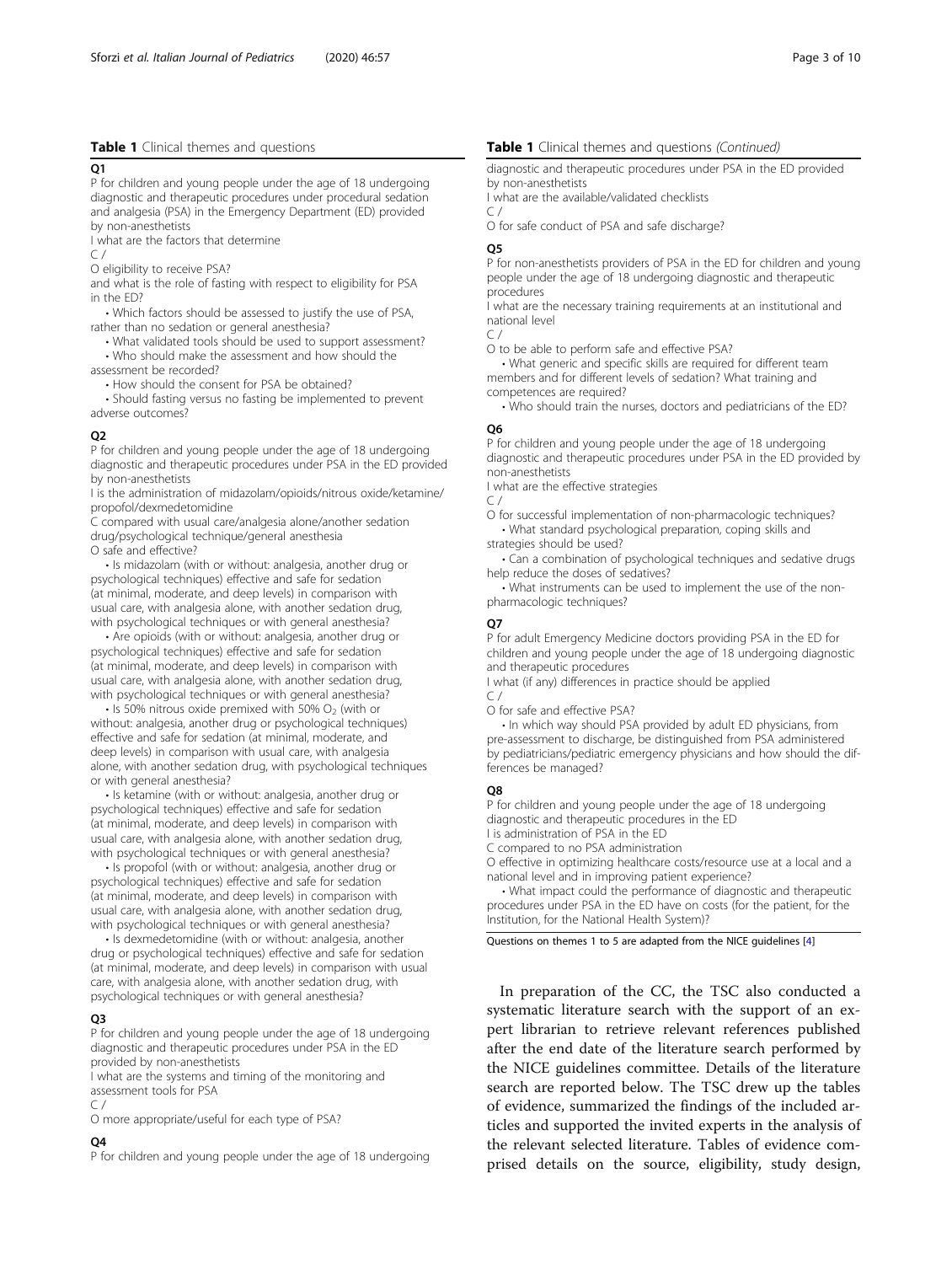characteristics of participants, interventions, outcomes, and results of included studies.

The CC organizers and the TSC selected the members of the Independent Panel (IP) following the same criteria used for the selection of EP. The IP included the following members: three pediatric anesthesiologists working in the PICU setting, an adult anesthesiologist, three pediatric emergency physicians, an adult emergency physician, a nurse working in the pediatric ED, a nurse working in the general ED, a clinical pharmacologist, a pharmacist, a pediatric orthopedic surgeon, a pediatric surgeon, a member of the Cochrane Collaboration, a bioethicist, a family pediatrician and a parent representative. The list of all the members of the TSC, the EP and the IP and their professional roles are available at request.

Involvement of citizens/patients/relatives or their representatives is recommended by the methodological standards followed for the development and conduct of the CC [[34\]](#page-8-0). During the discussion the role of the bioethicist and the parents' representative was to protect children's interest, looking at PSA from a different perspective. Their role in the discussion was to draw the attention on specific topics, such as, effective communication on the procedure and PSA in the medical consent process. However, non-physicians had no voting rights and were not allowed to discuss medical details during the project. They had been instructed about this before the beginning of the project.

Of the authors of this manuscript L.DD, L.B., F.DI were part of the Independent Panel; E.B. was the Chair of the Independent Panel; I. Sh and B. K. were part of the EP.

The IP had the following tasks: to attend all the presentation and discussion sessions at the conference, to reexamine the evidence, to draft the final consensus document and present it to all the participants to the CC at the last conference session.

Official representatives of scientific societies and other professional experts in pediatric PSA were invited to participate to the CC in the audience. They did not cover any of the above-described roles in order to develop a document "super partes".

The CC was held on January 16–17, 2017 in Florence, Italy. The drafting and refinement of the consensus recommendations continued in the following months. The final document was then presented to the relevant scientific societies for endorsement.

#### Literature search

An electronic literature search was carried out for questions 1, 2, 3, 4, 5 in MEDLINE and EMBASE between 03/06/2012 (end-date of the last literature search for the NICE guidelines) and 04/08/2016.

The selection of relevant articles was conducted by two independent members of the TSC, following pre-defined inclusion

criteria, described below. In case of disagreement, other two members independently revised the articles and a final agreement was reached. The reference lists of relevant studies were also reviewed to identify additional eligible studies.

The selection of relevant evidence and summary of selected articles in the evidence tables were performed between August and November 2016. The results of the selection and summary processes were then sent to the EP and IP, to prepare for the presentation and discussion sessions at the CC in January 2017.

The adopted research syntax on PubMed was: (sedat\* [ALL FIELD] OR [(minimal OR light) AND (anesthesia OR anaesthesia)] [ALL FIELD] OR conscious sedation [MESH] OR deep sedation [MESH] OR dental anxiety [MESH]) AND (child\* [ALL FIELD] OR child [MESH] OR infan\*[ALL FIELD] OR infant [MESH] OR [baby OR babies] [ALL FIELD] OR adolescen\* [ALL FIELD] OR adolescent [MESH] OR [pediatric\* OR paediatric\*] [ALL FIELD]). The same research syntax, with necessary changes, was used for EMBASE.

With respect to the question on dexmedetomidine, it was necessary to use a separate search strategy, without time limits, as this medication was not included in the NICE guidelines. The research syntax for dexmedetomidine on PubMed and EMBASE was the following: (sedat\*[ALL FIELD] OR [(minimal OR light) AND (anesthesia OR anaesthesia)] [ALL FIELD] OR conscious sedation [MESH] OR deep sedation [MESH] OR dental anxiety [MESH]) AND (child\* [ALL FIELD] OR child [MESH] OR infan\*[ALL FIELD] OR infant [MESH] OR [baby OR babies] [ALL FIELD] OR adolescen\* [ALL FIELD] OR adolescent [MESH] OR [pediatric\* OR paediatric\*] [ALL FIELD]) AND dexmedetomidine [ALL FIELD].

All searches were limited to studies including Human Subjects, written in English or Italian and including a study population age range from birth to 18 years.

For questions 6, 7 and 8, no systematic search was carried out; however, a separate review of the literature was conducted by individual experts. We adopted this strategy because of the specific nature of the questions for which we did not expect evidence to be available. Only for questions 6, 7 and 8, each expert developed their own search strategy with the purpose of being as sensitive as possible and including all kinds of useful documents.

Studies selected for inclusion were relevant systematic reviews, meta-analysis, randomized controlled trials and observational studies. Studies that included both children and adults were included if pediatric data could be analyzed separately. We selected studies conducted in the ED setting or in mixed settings including ED.

#### Results

#### The literature search

The literature search identified 3350 records in PubMed and 2456 in EMBASE. After duplicates were removed,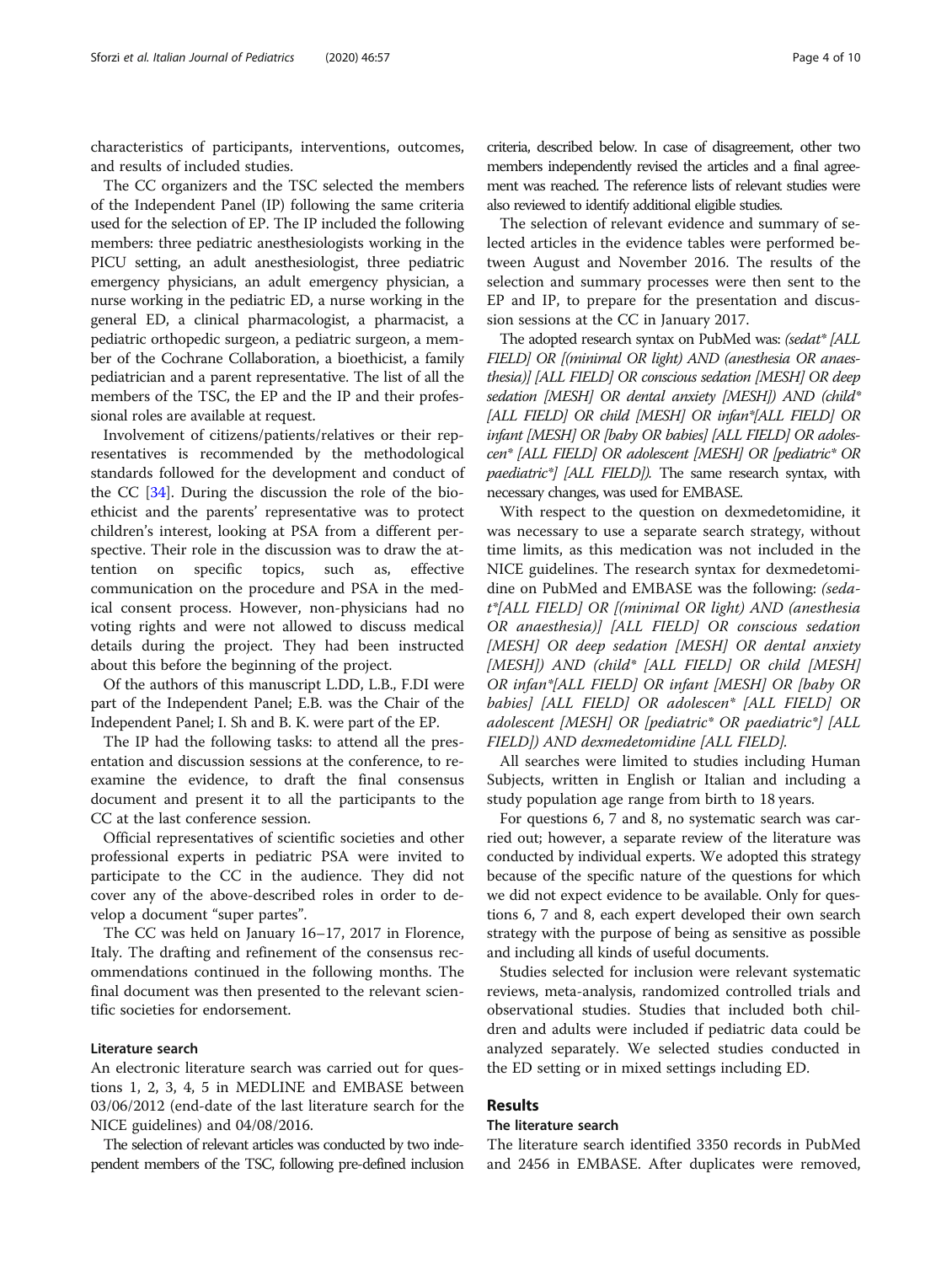4841 records were screened. Overall, 266 studies were identified as potentially eligible for inclusion after screening of titles and abstracts. Finally, 54 studies were included based on full text reading (Fig. [1a](#page-5-0)).

With respect to the search on dexmedetomidine 451 studies were identified in PubMed and 377 in EMBASE. After duplicates were removed, 31 studies were screened. Following full text reading, 5 studies were finally included. Given the limited number of retrieved studies and the absence of a previous NICE literature analysis on dexmedetomidine, the TSC decided to also include the only published 2 meta-analyses at the time, although they analyzed the use of dexmedetomidine as premedication in the pre-operative setting (Fig. [1](#page-5-0)b).

Following the selection process a total of 61 studies were included and discussed at the CC. The number and design of studies included for each clinical question are reported in Table [2](#page-5-0).

#### The conduct of the consensus conference

During the first day, the expert speakers and discussants presented and favor the debate on the evidence available on the clinical questions for each of the eight themes. At the end of the discussion, the IP met separately to reach a consensus on each topic through discussion. In this way, a method similar to a Quaker based-consensus method was used [[35\]](#page-8-0). During the conference multiple concerns and information were shared until the sense of the group was clear, thanks to the expert speakers and the discussants assigned to each topic. Discussion involved active listening and sharing information. At the IP meeting the facilitator limited the number of times a member asked to speak to ensure that each member was fully heard. Differences of opinions were resolved by discussion and disagreements were identified to push discussion deeper. The facilitator summarized the key points of the discussion, asking if there were other concerns, and proposing a "minute" of the agreed upon recommendation. Recommendations were polished until unanimous agreement was reached. A first draft of recommendations for each clinical question was developed. During the second day the provisional recommendations were illustrated to all participants: the EP, the invited Audience, the CC organizers and the TSC. Feedback from participants was sought and incorporated as appropriate.

In the next weeks the IP worked on refining the list and content of the recommendations. In case consensus was not reached a blind electronic discussion was carried out and the recommendations polished until unanimous agreement was later achieved.

The final content of the consensus document was finalized in June 2017.

#### The final consensus conference recommendation document

The final document was published in Italian in December 2017. It included a total of 86 recommendations: 14 on the pre-assessment, 31 on the efficacy and safety of sedation medications (midazolam, opioids, nitrous oxide at 50%, ketamine, propofol, and dexmedetomidine), 8 on monitoring, 8 on the checklists for equipment and discharge, 18 on training and development of a curriculum at the individual institution/hospital level, 6 on nonpharmacologic techniques, and one on PSA in general EDs. For the clinical question on the impact on hospitalizations and resource use no specific recommendation could be crafted due the lack of specific data in the literature or from national experience.

The full list of recommendations is reported in Additional file [1.](#page-7-0) A detailed explanation of the justification behind each recommendation is available in the extended Italian document, which is open access (see below).

#### Knowledge dissemination

The Consensus document has been made available for free download at [http://www.meyer.it/index.php/didattica-e-for](http://www.meyer.it/index.php/didattica-e-formazione/documenti)[mazione/documenti](http://www.meyer.it/index.php/didattica-e-formazione/documenti) in Italian language.

The Consensus recommendations have been presented at the national conferences of the Italian Emergency Medicine and Pediatric Emergency Medicine societies in 2018.

#### Endorsement

The document has been endorsed by the Italian Society of Pediatric Emergency Medicine (SIMEUP), and the Italian Society of Emergency Medicine (SIMEU), according to their internal procedures, and advertised on their website.

#### **Discussion**

We reported the process and results of the first consensus document in Italy on pediatric PSA in the ED setting to be used as a reference and a guide for the development and implementation of safe and effective PSA across Italian pediatric and general EDs, in agreement with individual institution policies and protocols.

The Consensus document has several strengths.

First, the whole process that led to the CC and the development of the document followed a rigorous methodology [[34\]](#page-8-0) that warranted transparency and was inclusive of our country diversities in terms of practice, geography and healthcare settings.

Second, the document was the result of the contributions of a thorough multidisciplinary and multiprofessional group of experts, ensuring inclusiveness and broad professional and end-user representation, to facilitate a satisfactory level of agreement at a national level.

This document represents a first step in the attempt to establish and implement national standards for pediatric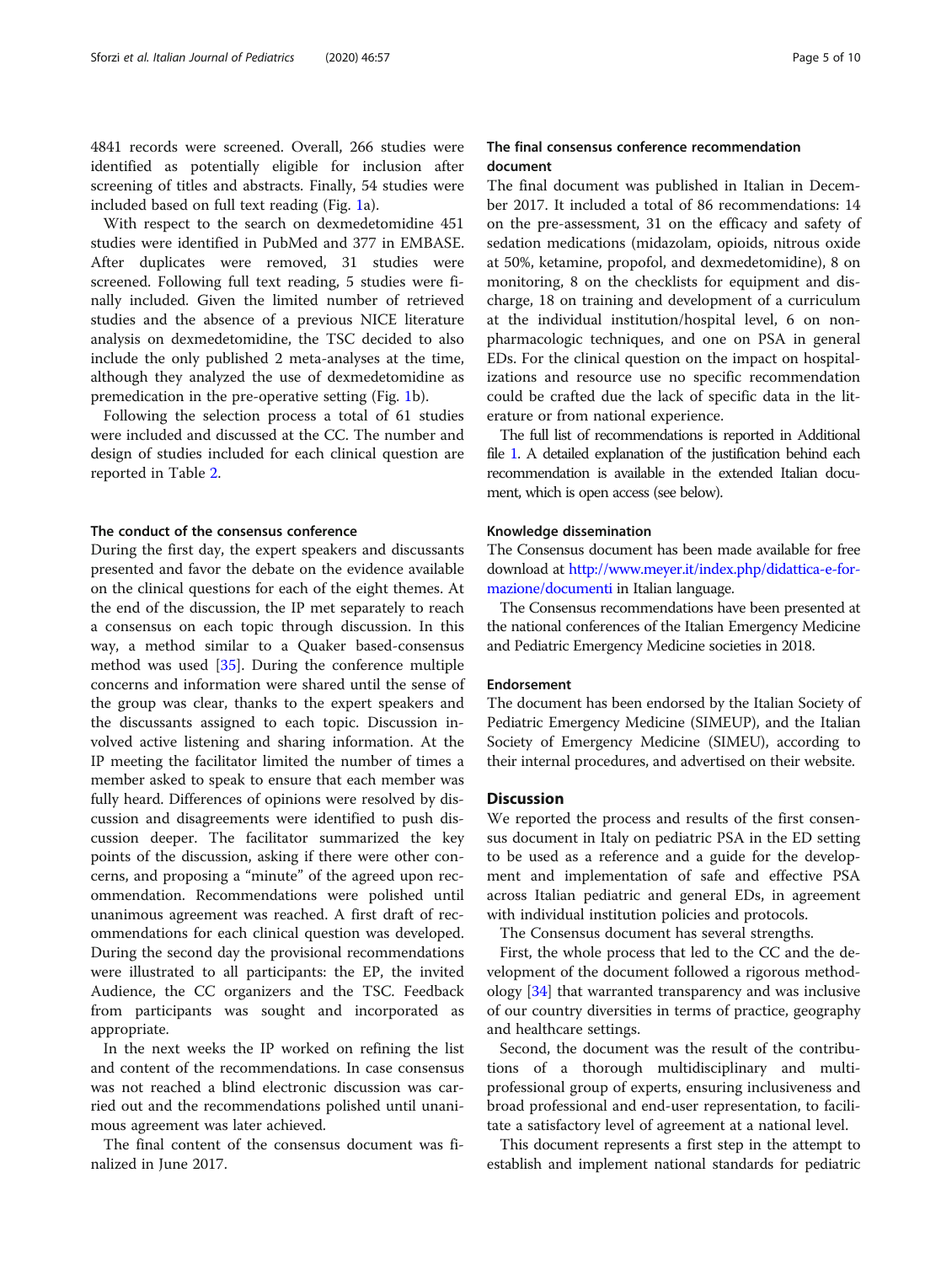<span id="page-5-0"></span>

| Clinical questions                                           | RCT <sup>a</sup>     | Observational studies <sup>a</sup> | Systematic review <sup>a</sup> |
|--------------------------------------------------------------|----------------------|------------------------------------|--------------------------------|
| Q1 Pre-assessment and fasting                                |                      | 2                                  |                                |
| Q2 Pharmacological Treatment                                 | 15                   | 30                                 |                                |
| - Midazolam                                                  | ζ                    | $\overline{4}$                     |                                |
| - Fentanyl                                                   |                      | 5                                  |                                |
| - Nitrous Oxyde                                              |                      |                                    |                                |
| - Ketamine                                                   | 12                   | 12                                 | 2                              |
| - Propofol                                                   |                      |                                    | 2                              |
| - Dexmedetomidine                                            |                      | 4                                  | 2                              |
| Q3 Monitoring                                                |                      |                                    |                                |
| Q4 Check List                                                |                      |                                    |                                |
| Q5 Training                                                  |                      | 4                                  |                                |
| Q6 Psychological strategies and non-pharmacologic techniques | No systematic search |                                    |                                |
| Q7 Emergency Medicine Physicians                             | No systematic search |                                    |                                |
| Q8 Impact on Organization and Hospital Admissions            |                      | No systematic search               |                                |

<sup>a</sup> the studies included could report on pooled/summary data on more than one medication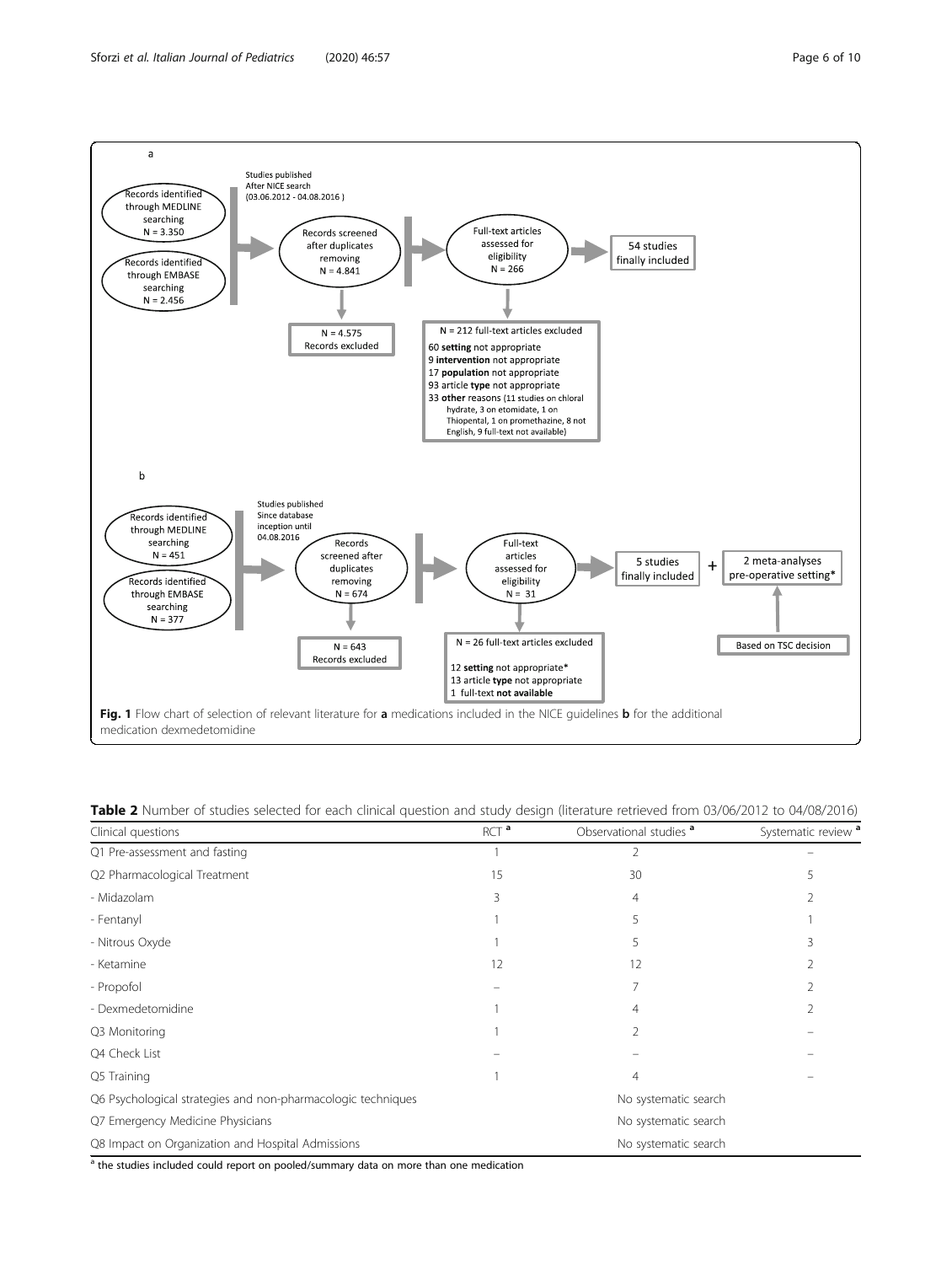PSA in Italian ED, while recognizing the differences between institutions and the need to translate these recommendations into local protocol and policies at individual institutions. In the absence of a nationally recognized curriculum and training each institution is mandated with the task of certifying the skill-set and competencies of their emergency physicians and pediatric emergency physicians providers, as well as the maintenance of the above over time, in order to warrant safe and effective PSA to children in the ED. While Pediatric Elective Sedation Services run by pediatricians are well established entities in some tertiary-care pediatric centers in Italy [[31](#page-8-0), [36](#page-8-0), [37](#page-8-0)], the practice of pediatric PSA in the ED is often hampered by the fear of potential sedation adverse events, neglecting that emergency physicians and PEM physicians have the skill-set required to handle airway, ventilation and cardiovascular emergencies, as these competencies are required to cover their professional role. However, in order to create a safe PSA environment in the ED the training of nursing staff is also paramount. The experience of colleagues working in the elective pediatric PSA setting will be valuable to share ideas and collaborate on training requirements and institution-based pathways. Similarly, the collaboration with the intensivists and anesthesiologists will be important not only for the training of providers, but also to establish a shared back-up plan to best handle rare severe adverse events.

Third, the document makes specific reference to general EDs, where most of children are actually seen in our country. The involvement of emergency physicians representatives in the consensus and the endorsement of the Italian Society of Emergency Medicine represent an important step forward to ensure that standards of care are provided to the great majority of Italian children across ED settings and specialists, thus reducing disparities in the access to high-quality care.

The CC and the development of the final document could count on and benefit from the contribution and support of internationally recognized experts in the field of pediatric PSA in the ED.

The result of our CC, however, has to be interpreted in light of some limitations. We have followed the Italian National Methodological standards for the development and conduct of the CC [[34\]](#page-8-0). We did not use formal tools to correct for potential higher influence/weight of some members of the IP in the development of the final recommendations. We have used the unblinded methodology to achieve consensus on the recommendations. We understand that this could have led to a higher influence of more authoritative IP members on the content of recommendations [\[35\]](#page-8-0). Neverthless, we believe that the role of the facilitator and the presentation of the provisional recommendations to all conference participants during the second day may have mitigated this

potential bias. In addition, according to the methodological standards followed for conduct the CC, we did not grade the recommendations according to their strength, which relates to the quality of the available evidence, based on the GRADE methodology [\[38\]](#page-8-0). We summarized the results of all relevant studies in evidence table format, which are available in Italian, on request. We assessed randomized controlled trials for their internal validity (based on the potential for performance, attrition and detection bias), clinical relevance and external validity. Observational studies were assessed based on the EQUATOR reporting guidelines [\[39](#page-8-0)]. These are reporting checklists rather than quality checklists and do not systematically assess possible biases [[40\]](#page-8-0).

#### Future directions and challenges

We recognize that the development of the consensus document is only the first step towards the nation-wide implementation of safe and effective pediatric PSA practice in the ED. In addition, being the first initiative in the field, there is certainly room for improvement in the process, organization and conduct of future editions. In the meantime several other steps need to be made to develop a mature learning national PSA system. First of all, a national database should be established following the North-American models [\[15](#page-8-0), [41\]](#page-8-0) to monitor the quality of performed PSA and to document adverse events [[3](#page-7-0), [41](#page-8-0)–[45](#page-9-0)]. It will also be important to establish a national pediatric PSA network [\[44,](#page-9-0) [46\]](#page-9-0) to give the opportunity to PEM and EM providers to share their experience, knowledge and practice with respect not only to PSA per se, but also to its implementation at individual institutions, including challenges and successful strategies.

As for the consensus document, it will be periodically updated (the next update is scheduled for 2020) and refined aiming for a broader endorsement from scientific societies of other relevant specialties. While endorsed by the adult and pediatric emergency medicine societies, we hope a broader endorsement and agreement from multiprofessional societies could be reached in the future. As demonstrated by those countries where PEM has long been formally recognized and has long had its individual identity, the process to achieving a shared multidisciplinary endorsement and support of PSA practice in the ED by non-anesthesiologists may be long and complex. Although we have important successful examples from these countries and increasing high quality evidence base to help expedite the process of implementing safe and effective PSA in the ED in countries where PEM is not formally recognized yet, historical, cultural and discipline-related impediments may still stand in the way of best patient care. However, in light of recent European initiatives, such as the PROSA conference held in Maastricht in November 2018 [[47](#page-9-0)], aimed at sharing safe and effective PSA practice in several different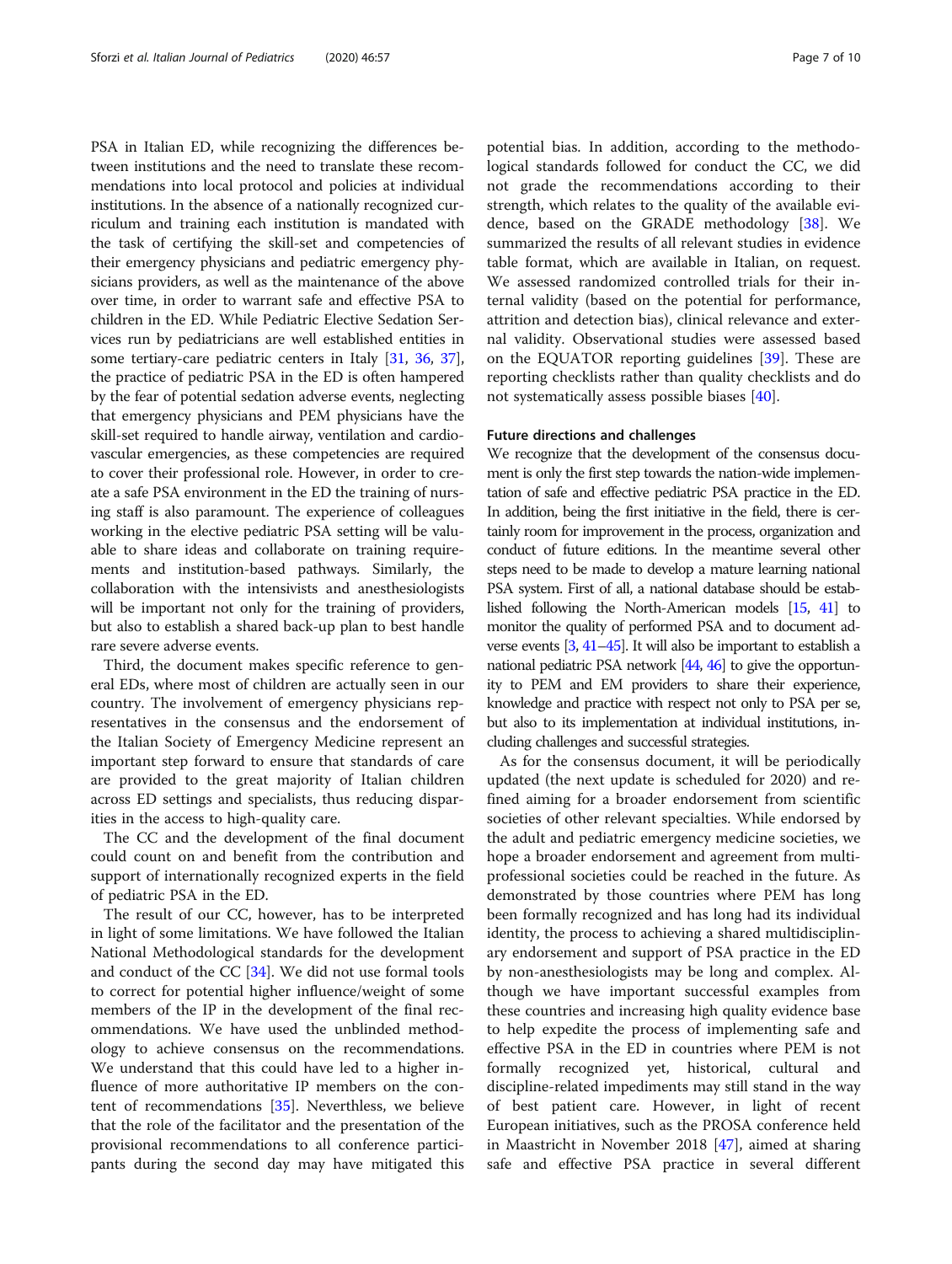<span id="page-7-0"></span>settings with expert professionals from multiple disciplines and countries, we believe time has come to join forces to promote and facilitate a productive dialogue between supporters and opposers of pediatric PSA in the ED.

### Conclusion

The results of the first multidisciplinary consensus conference on ED-PSA in Italy in children provided up-todate national guidance. Children have the right to receive the standard of care when undergoing painful and/or distressful procedures in the ED. The road to achieving the goal of effective implementation of pediatric PSA in the ED in countries where PEM is not formally yet recognized may still be hindered by several obstacles despite the successful examples of other countries and growing high-quality evidence. The Consensus Conference document represents a first step towards this goal in our country and may serve as an improvable frame for pediatric societies or other countries willing to or in the process to move in the same direction.

#### Supplementary information

Supplementary information accompanies this paper at [https://doi.org/10.](https://doi.org/10.1186/s13052-020-0812-x) [1186/s13052-020-0812-x](https://doi.org/10.1186/s13052-020-0812-x).

Additional file 1. List of recommendations.

#### Abbreviations

CC: Consensus Conference; ED: Emergency Department; EM: Emergency Medicine; EP: Expert Panel; IP: Independent Panel; NICE: National Institute for Health and Care Excellence; PEM: Pediatric Emergency Medicine; PSA: Procedural sedation and analgesia; SIMEU: Italian Society of Emergency Medicine; SIMEUP: Italian Society of Pediatric Emergency Medicine; TSC: Technical Scientific Committee

#### Acknowledgments

We acknowledge the contribution of the Independent Panel, Experts and Discussant who successful participated to the Consensus Conference and the General Direction of the Meyer Children's Hospital who gave us the opportunity to organize the conference.

PSA working group – collaborators. Ilaria Bergese (AOU Città della Salute e della Scienza, Torino); Klaus Peter Biermann (Azienda Ospedaliera Universitaria Meyer, Firenze); Fabio Borrometi (Azienda Ospedaliera Santobono Pausilipon, Napoli); Lorenzo Calligaris (Istituto Materno Infantile IRCCS "Burlo Garofolo" Trieste); Barbara Cantoni (IRCCS Cà Granda Ospedale Maggiore, Milano); Silvia Fontanazza (Istituto Giannina Gaslini, IRCCS, Genova), Diego Fornasari (Università degli Studi di Milano); Chiara Ghizzi (Ospedale Maggiore, Bologna); Mirco Gregorini (Azienda USL Toscana Centro); Mario Guarino (CTO, Azienda Ospedaliera di Rilievo Nazionale dei Colli, Napoli); Manuela L'Erario (Azienda Ospedaliera Universitaria Meyer, Firenze), Giovanna La Fauci (Ospedale Civile Maggiore Borgo Trento, Verona); Alberto Lai (Presidio Ospedaliero Santissima Trinità, Cagliari); Simone Lazzeri (Azienda Ospedaliera Universitaria Meyer, Firenze); Maria Carmela Leo (Azienda Ospedaliera Universitaria Meyer, Firenze); Ersilia Lucenteforte (Dipartimento di Medicina Clinica e Sperimentale, Università di Pisa); Ada Macchiarini (Rappresentante Coordinamento Associazioni dei Genitori); Stefano Maiandi (Ospedale Maggiore, Lodi); Massimo Mandò (Azienda USL Toscana Sud Est); Alessandro Mazza (Dipartmento Materno-Infantile, Padova); Giovanni Montobbio (Istituto Giannina Gaslini, IRCCS, Genova); Alessandro Mugelli (Area del Farmaco e Salute del Bambino, NeuroFarBa, Firenze); Roberta Parrino (Presidio dell'ARNAS Civico di Cristina–Benefratelli, Palermo); Marina Sammartino (Policlinico Gemelli, Roma); Jürgen Schleef (AOU Città della

Salute e della Scienza, Torino); Angelica Spotti (ASST Papa Giovanni XXIII, Bergamo); Caterina Tomasello (Ospedale Pediatrico Bambino Gesù, Roma); Monica Toraldo di Francia (Stanford University-Università degli studi di Firenze); Chiara Trapani (Azienda Ospedaliera Universitaria Meyer, Firenze); Marcella Turini (AOU Meyer, Firenze); Laura Vagnoli (AOU Meyer, Firenze); Simona Vergna (Azienda Ospedaliera Universitaria Meyer, Firenze); Gianni Virgili (Dipartimento di Chirurgia e Medicina Traslazionale, Università di Firenze); Giovanni Vitali Rosati (Azienda USL Toscana Centro); Davide Zanon (Istituto Materno Infantile IRCCS "Burlo Garofolo" Trieste).

The authors gratefully acknowledge the contributions of Meyer Hospital's Foundation who sustained the funding for travel and accommodation expenses of the Expert Panel and Independent Panel members.

#### Authors' contributions

Idanna Sforzi had the initial idea and contributed to the design of the study, drafted the initial manuscript and revised the article. She takes responsibility for the paper as a whole. Silvia Bressan had the initial idea, contributed to the design of the study, made substantial contributions to draft the manuscript. Claudia Saffirio contributed to the design of the study, carried out the initial analyses, drafted the tables and critically revised the manuscript for important intellectual content. Salvatore De Masi, Leonardo Bussolin, Liviana Da Dalt, Fabio De Iaco, Itai Shavit critically revised the manuscript for important intellectual content. Baruch Krauss contributed to the design of the study and critically revised the manuscript for important intellectual content. Egidio Barbi had the initial project idea, contributed to the design of the study, and critically revised the manuscript for important intellectual content. The author(s) read and approved the final manuscript.

#### Funding

The project has been supported by the Meyer Children's Hospital and the Meyer Children's Hospital Foundation, Florence, Italy, has funded the Consensus Conference. The study has no other financial source.

#### Availability of data and materials

Not applicable.

#### Ethics approval and consent to participate

Not applicable.

#### Consent for publication

Not applicable.

#### Competing interests

The authors declare that they have no competing/conflict of interests to disclose. There were no industries involved in the development, organization or conduct on the Consensus Conference.

#### Author details

<sup>1</sup> Pediatric Emergency Department and Trauma Center, Meyer Children's Hospital, Viale Pieraccini 24, 50139 Florence, Italy. <sup>2</sup>Department of Women's and Children's Health, University of Padova, Padova, Italy. <sup>3</sup>Health Sciences Department, University of Florence, Meyer University Children's Hospital, Florence, Italy. <sup>4</sup>Emergency Department, Martini Hospital, ASL Città di Torino, Torino, Italy. <sup>5</sup>Pediatric Emergency Department, Rambam Health Care Campus, Haifa, Israel. <sup>6</sup>Division of Emergency Medicine, Boston Children's Hospital, and the Department of Pediatrics, Harvard Medical School, Boston, MA, USA. <sup>7</sup>Institute for Maternal and Child Health IRCCS "Burlo Garofolo", Trieste, Italy. <sup>8</sup>University of Trieste, Trieste, Italy.

#### Received: 30 August 2019 Accepted: 30 March 2020 Published online: 01 May 2020

#### References

- 1. Krauss B, Green SM. Procedural sedation and analgesia in children. Lancet. 2006;367(9512):766–80 [https://doi.org/10.1016/S0140-6736\(06\)68230-5](https://doi.org/10.1016/S0140-6736(06)68230-5).
- Krauss B, Green SM. Sedation and analgesia for procedures in children. N Engl J Med. 2000;342(13):938–45 [https://doi.org/10.1056/](https://doi.org/10.1056/NEJM200003303421306) [NEJM200003303421306.](https://doi.org/10.1056/NEJM200003303421306)
- Bhatt M, Johnson DW, Chan J, Taljaard M, Barrowman N, Farion KJ, et al. Sedation Safety Study Group of Pediatric Emergency Research Canada (PERC). Risk Factors for Adverse Events in Emergency Department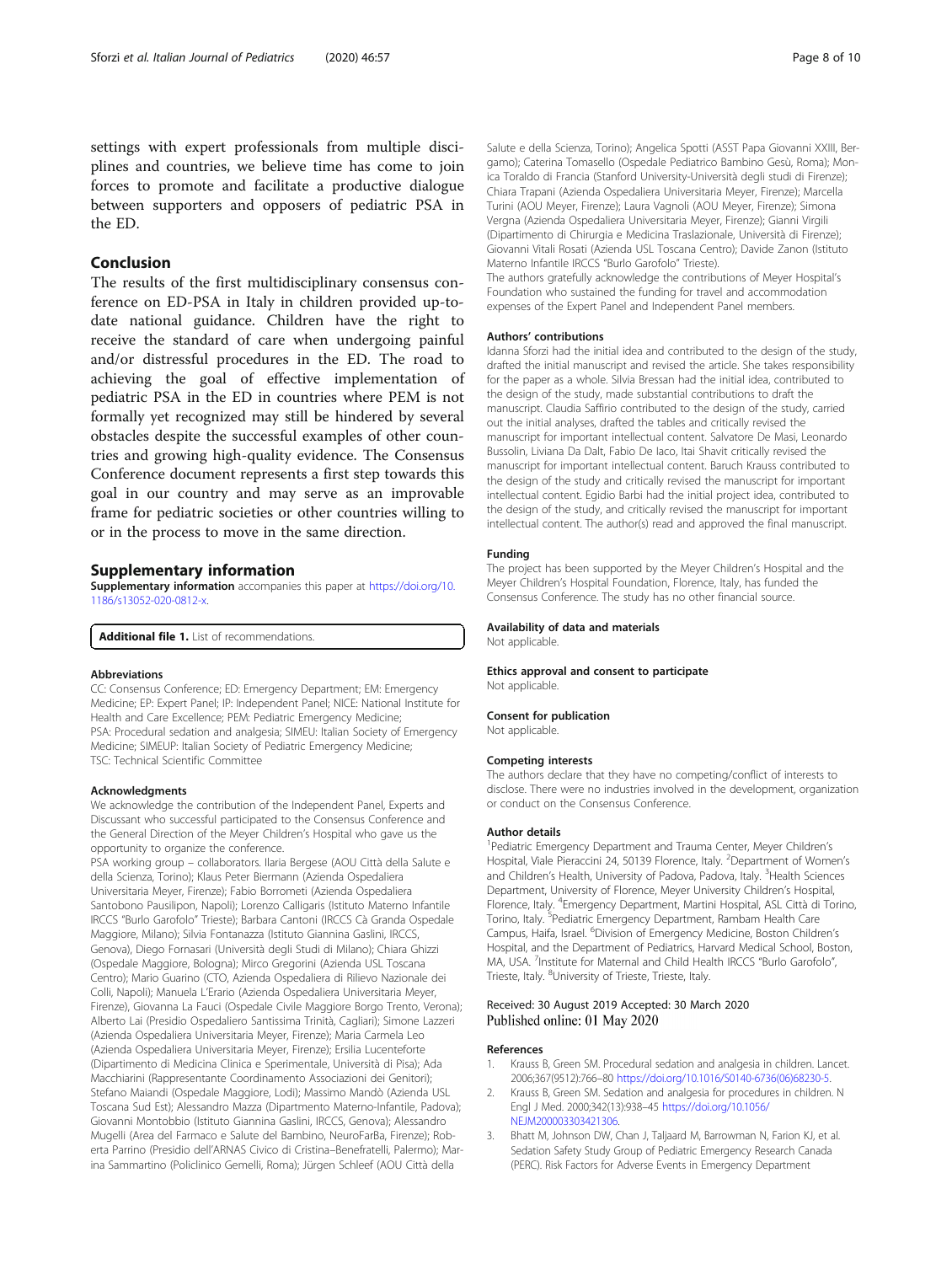<span id="page-8-0"></span>Procedural Sedation for Children. JAMA Pediatr. 2017;171(10):957–64 [https://](https://doi.org/10.1001/jamapediatrics.2017.2135) [doi.org/10.1001/jamapediatrics.2017.2135.](https://doi.org/10.1001/jamapediatrics.2017.2135)

- 4. National Institute for Health and Care Excellence. Sedation for diagnostic and therapeutic procedures in children and young people (NICE Guideline 112). 2010 <https://www.nice.org.uk/CG112> Accessed 3 Aug 2016.
- 5. National Institute for Health and Care Excellence. Sedation in children and young people: Evidence Update 19 May 2012 [https://www.nice.org.uk/](https://www.nice.org.uk/guidance/cg112/documents/cg112-sedation-in-children-and-young-people-evidence-update2) [guidance/cg112/documents/cg112-sedation-in-children-and-young-people](https://www.nice.org.uk/guidance/cg112/documents/cg112-sedation-in-children-and-young-people-evidence-update2)[evidence-update2](https://www.nice.org.uk/guidance/cg112/documents/cg112-sedation-in-children-and-young-people-evidence-update2) Accessed 3 Aug 2016.
- 6. Krauss B, Calligaris S, Green SM, Barbi E. Current concepts in the management of pain in children in the emergency department. Lancet. 2016;387:83–92 [https://doi.org/10.1016/S0140-6736\(14\)6168-X](https://doi.org/10.1016/S0140-6736(14)6168-X).
- 7. Shavit I, Hershman E. Management of children undergoing painful procedures in the emergency department by non-anesthesiologists. Isr Med Assoc J. 2004;6(6):350–5.
- Alexander J, Manno M. Underuse of analgesia in very young pediatric patients with isolated painful injuries. Ann Emerg Med. 2003;41(5):617–22 <https://doi.org/10.1016/j.annemergmed.2004.02.012>.
- 9. Godwin SA, Burton JH, Gerardo CJ, Hatten BW, Mace SE, Silvers SM, et al. American College of Emergency Physicians Clinical policy: procedural sedation and analgesia in the emergency department. Ann Emerg Med. 2014;63(2):247–58.e18 <https://doi.org/10.1016/j.annemergmed.2013.10.015>.
- 10. American College of Emergency Physicians. Use of Pediatric Sedation and Analgesia. Ann Emerg Med. 1997;29:834–5 [https://doi.org/10.1016/S0196-](https://doi.org/10.1016/S0196-0644(97)70213-0) [0644\(97\)70213-0](https://doi.org/10.1016/S0196-0644(97)70213-0).
- 11. Coté CJ, Wilson S. American Academy of Pediatrics; American Academy of Pediatric Dentistry Guidelines for monitoring and management of pediatric patients before, during and after sedation for diagnostic and therapeutic procedures: Update 2016. Pediatrics. 2016;38(1). [https://doi.org/10.1542/](https://doi.org/10.1542/peds.2016-1212) [peds.2016-1212.](https://doi.org/10.1542/peds.2016-1212)
- 12. Scottish Intercollegiate Guidelines Network SIGN Guideline 58. Safe sedation of children undergoing diagnostic and therapeutic procedures. Paediatr Anesth. 2008;18(1):11–2 <https://doi.org/10.1111/j.1460-9592.2007.02405.x>.
- 13. Australasian College of Emergency Medicine, Australian and New Zealand College of Anaesthetists; Faculty of Pain Medicine and Joint Faculty of Intensive Care Medicine. Statement on clinical principles for procedural sedation. Emerg Med. 2003;15(2):205–6 [https://doi.org/10.1046/j.1442-2026.](https://doi.org/10.1046/j.1442-2026.2003.00029.x) [2003.00029.x.](https://doi.org/10.1046/j.1442-2026.2003.00029.x)
- 14. Borland M, Esson A, Babl F, Krieser D. Procedural sedation in children in the emergency department: a PREDICT study. Emerg Med Australas. 2009;21(1): 71–9 <https://doi.org/10.1111/j1742-6723.2008.01150.x>.
- 15. Green SM, Yealy DM. Procedural sedation goes Utstein: the Quebec guidelines. Ann Emerg Med. 2009;53(4):436–8 [https://doi.org/10.1016/j.](https://doi.org/10.1016/j.annemergmed.2008.10.029) [annemergmed.2008.10.029](https://doi.org/10.1016/j.annemergmed.2008.10.029).
- 16. Leroy PL, Gorzeman MP, Sury MR. Procedural sedation and analgesia in children by non-anesthesiologists in an emergency department. Minerva Pediatr. 2009;61(2):193–215.
- 17. Mason KP. Challenges in paediatric procedural sedation: political, economic, and clinical aspects. Br J Anaesth. 2014;113(suppl 2):ii48e62 [https://doi.org/](https://doi.org/10.1093/bja/aeu387) [10.1093/bja/aeu387](https://doi.org/10.1093/bja/aeu387).
- 18. Wiik AV, Patel P, Bovis J, Cowper A, Pastides PS, Hulme A, et al. Use of ketamine sedation for the management of displaced paediatric forearm fractures. World J Orthop. 2018;9(3):50–7 [https://doi.org/10.5312/wjo.v9.i3.50.](https://doi.org/10.5312/wjo.v9.i3.50)
- 19. Krauss B, Green SM. Training and credentialing in procedural sedation and analgesia in children: lesson from the United States mode. Paediatr Anaesth. 2007;18(1):30–5 <https://doi.org/10.1111/j.1460-9592.2007.02406.x>.
- 20. Accreditation Council for Graduate Medical Education (2017) ACGME Program Requirements for Graduate Medical Education in Emergency Medicine. [https://www.acgme.org/Portals/0/PFAssets/](https://www.acgme.org/Portals/0/PFAssets/ProgramRequirements/110_emergency_medicine_2017-07-01.pdf) [ProgramRequirements/110\\_emergency\\_medicine\\_2017-07-01.pdf](https://www.acgme.org/Portals/0/PFAssets/ProgramRequirements/110_emergency_medicine_2017-07-01.pdf) Accessed 14 Oct 2018.
- 21. O'Connor RE, Sama A, Burton JH, Callaham ML, House HR, Jaquis WP, et al. Procedural sedation and analgesia in the emergency department: Recommendations for physician credentialing, privileging, and practice. Ann Emerg Med. 2011;58(4):365–70 [https://doi.org/10.1016/j.annemergmed.2011.](https://doi.org/10.1016/j.annemergmed.2011.06.020) [06.020.](https://doi.org/10.1016/j.annemergmed.2011.06.020)
- 22. Academy of Medical Royal Colleges (2013) Safe sedation practice for healthcare procedures standards and guidance. [https://wwwrcoaacuk/](https://www.rcoa.ac.uk/system/files/PUB-SafeSedPrac2013.pdf) [system/files/PUB-SafeSedPrac2013pdf](https://www.rcoa.ac.uk/system/files/PUB-SafeSedPrac2013.pdf) Accessed 9 Dec 2015.
- 23. McCoy S, Lyttle MD, Hartshorn S, Larkin P, Brenner M, O'Sullivan R. PERUKI a qualitative study of the barriers to procedural sedation practices in

paediatric emergency medicine in the UK and Ireland. Emerg Med J. 2016; 33:527–32 [https://doi.org/10.1136/emermed-2015-205418.](https://doi.org/10.1136/emermed-2015-205418)

- 24. Royal College of Anaesthetists and College of Emergency Medicine (2012) Safe sedation of adults in the emergency department. [https://wwwrcoaacuk/](https://www.rcoa.ac.uk/system/files/CSQ-SEDATION-ED2012.pdf) [system/files/CSQ-SEDATION-ED2012pdf](https://www.rcoa.ac.uk/system/files/CSQ-SEDATION-ED2012.pdf) Accessed 15 Nov 2015.
- 25. Green SM, Roback MG, Krauss BS. The Newest Threat to Emergency Department Procedural Sedation. Ann Emerg Med. 2018;72(2):115–9 [https://](https://doi.org/10.1016/j.annemergmed.2017.12.008) [doi.org/10.1016/j.annemergmed.2017.12.008.](https://doi.org/10.1016/j.annemergmed.2017.12.008)
- 26. American Society of Anaesthesiologists Task Force on Sedation and Analgesia by Non-Anaesthesiologists. Practice guidelines for sedation and analgesia by non-anaesthesiologists. Anaesthesiology. 2002;96(4):1004–17.
- 27. Cotè CJ, Alexander J. Drug development for children: The past, the present, hope for the future. Paediatr Anaesth. 2003;13(4):279–83 [https://doi.org/10.](https://doi.org/10.1046/j.1460-9592.2003.01071.x) [1046/j.1460-9592.2003.01071.x](https://doi.org/10.1046/j.1460-9592.2003.01071.x).
- 28. Shavit I, Keidan I, Augarten A. The practice of pediatric procedural sedation and analgesia in the emergency department. Eur J Emerg Med. 2006;13(5):270–5.
- 29. De Iaco F, Oddone G. Emergency medicine in Italy today: Just like the USA in 1968. Int J Emerg Med. 2008;1(1):61–2 [https://doi.org/10.1007/s12245-008-0005-7.](https://doi.org/10.1007/s12245-008-0005-7)
- 30. Cheek JA, Braitberg G, Craig S, West A. Why do children present to emergency departments? Exploring motivators and measures of presentation appropriateness for children presenting to a paediatric emergency department. (2017) J Paediatr Child Health 53(5): 451–457. [https://doi.org/10.1111/jpc.13482.](https://doi.org/10.1111/jpc.13482)
- 31. Chiaretti A, Benini F, Pierri F, Vecchiato K, Ronfani L, Agosto C, et al. Safety and efficacy of propofol administered by paediatricians during procedural sedation in children. Acta Paediatr. 2014;103(2):182–7 [https://doi.org/10.](https://doi.org/10.1111/apa.12472) [1111/apa.12472](https://doi.org/10.1111/apa.12472).
- 32. Joint Commission on Accreditation of Healthcare Organizations. Sedation and Anesthesia Care Standards. Oakbrook Terrace: Joint Commission on Accreditation of Healthcare Organizations. [http://www.jointcommission.org/.](http://www.jointcommission.org/)
- 33. Di Mascio A, Bossini B, Barbi E, Benini F, Cozzi G. Use of ketamine by paediatricians in Italian paediatric emergency departments: a missed opportunity? Eur J Pediatr. 2019; [Epub ahead of print] [https://doi.org/10.](https://doi.org/10.1007/s00431-019-03320-z) [1007/s00431-019-03320-z.](https://doi.org/10.1007/s00431-019-03320-z)
- 34. Istituto Superiore di Sanità, Sistema Nazionale Linee Guida (2013) Manuale metodologico "Come organizzare una conferenza di consenso" [https://](https://www.socialesalute.it/res/download/maggio2012/consensus_conference.pdf) [www.socialesalute.it/res/download/maggio2012/consensus\\_conference.pdf.](https://www.socialesalute.it/res/download/maggio2012/consensus_conference.pdf)
- 35. Quaker Foundations of Leadership (1999). A Comparison of Quaker-based Consensus and Robert's Rules of Order. ([http://www.earlham.edu\)](http://www.earlham.edu) Richmond: Earlham College. Retrieved on 2009-03-01.
- 36. Po' C, Agosto C, Farina MI, Catalano I, Coccato F, Lazzarin P, et al. Procedural pain in children: Education and management. The approach of an Italian pediatric pain center. Eur J Pediatr. 2012;171(8):1175–83 [https://doi.org/10.](https://doi.org/10.1007/s00431-012-1693-9) [1007/s00431-012-1693-9](https://doi.org/10.1007/s00431-012-1693-9).
- 37. Barbi E, Petaros P, Badina L, Pahor T, Giuseppin I, Biasotto E, et al. Deep sedation with propofol for upper gastrointestinal endoscopy in children, administered by specially trained pediatricians: A prospective case series with emphasis on side effects. Endoscopy. 2006;38(4):368–75 [https://doi.org/](https://doi.org/10.1055/s-2005-921194) [10.1055/s-2005-921194.](https://doi.org/10.1055/s-2005-921194)
- 38. Atkins D, Eccles M. Systems for grading the quality of evidence and the strength of recommendations I: critical appraisal of existing approaches The GRADE Working Group. BMC Health Serv Res. 2004;4(1):38 [https://doi.org/10.](https://doi.org/10.1186/1472-6963-4-38) [1186/1472-6963-4-38.](https://doi.org/10.1186/1472-6963-4-38)
- 39. Equator network <https://www.equator-network.org> Accessed 5 Jan 2020.
- 40. Lang S, Kleijnen J. Quality assessment tools for observational studies: lack of consensus. Int J Evid Based Healthc. 2010;8(4):247 [https://doi.org/10.1111/j.](https://doi.org/10.1111/j.1744-1609.2010.00195) [1744-1609.2010.00195](https://doi.org/10.1111/j.1744-1609.2010.00195).
- 41. Bhatt M, Kennedy RM, Osmond MH, Krauss B, McAllister JD, Ansermino JM, et al. Consensus Panel on Sedation Research of Pediatric Emergency Research Canada (PERC) and the Pediatric Emergency Care Applied Research Network (PECARN) Consensus-based recommendations for standardizing terminology and reporting adverse events for emergency department procedural sedation and analgesia in children. Ann Emerg Med. 2009;53(4):426–435.e4 <https://doi.org/10.1016/j.annemergmed.2008.09.030>.
- 42. Bhatt M, Roback MG, Joubert G, Farion KJ, Ali S, Beno S, et al. Sedation Safety Study Group of Pediatric Emergency Research Canada The design of a multicentre Canadian surveillance study of sedation safety in the paediatric emergency department. BMJ Open. 2015;5(5):e008223 [https://doi.](https://doi.org/10.1136/bmjopen-2015-008223) [org/10.1136/bmjopen-2015-008223](https://doi.org/10.1136/bmjopen-2015-008223).
- 43. Mason KP, Green SM, Piacevoli Q. Adverse event reporting tool to standardize the reporting and tracking of adverse events during procedural